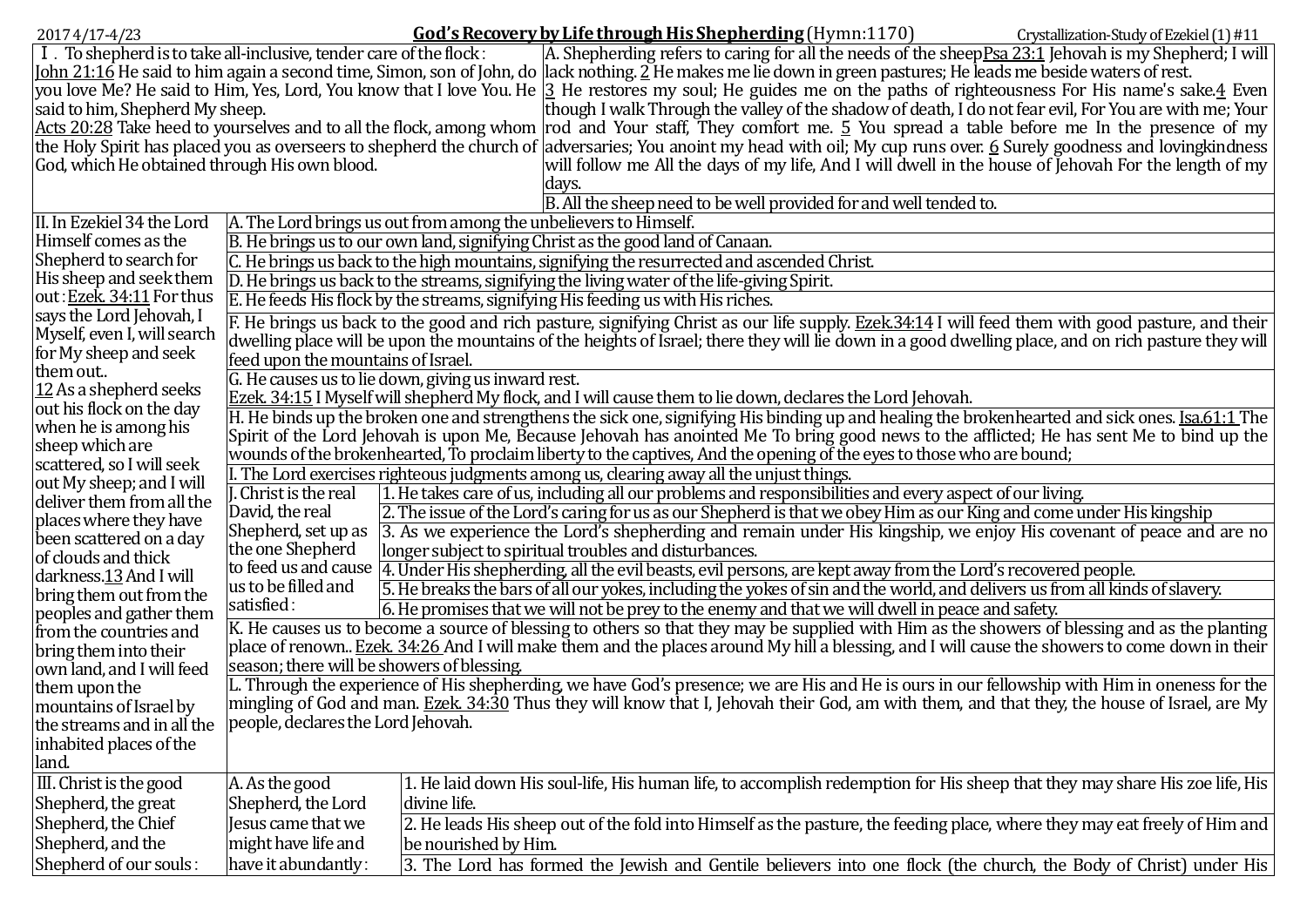| John 10:10 The thief does                                                                                                                                                     |                                                                                                                                                                      | shepherding.                                                                                                                              |  |  |
|-------------------------------------------------------------------------------------------------------------------------------------------------------------------------------|----------------------------------------------------------------------------------------------------------------------------------------------------------------------|-------------------------------------------------------------------------------------------------------------------------------------------|--|--|
|                                                                                                                                                                               | not come except to steal  B. God raised up from the dead "our Lord  1. The eternal covenant is to consummate the New Jerusalem by shepherding.                       |                                                                                                                                           |  |  |
|                                                                                                                                                                               |                                                                                                                                                                      | and kill and destroy; I Jesus, the great Shepherd of the sheep, in                                                                        |  |  |
|                                                                                                                                                                               | 2. The eternal covenant is the covenant of the new testament to gain a flock, which is the church<br>have come that they may the blood of an eternal covenant" (Heb. |                                                                                                                                           |  |  |
| have life and may have it $ 13:20$ :                                                                                                                                          | issuing in the Body of Christ and consummating in the New Jerusalem.                                                                                                 |                                                                                                                                           |  |  |
| abundantly. $11$ I am the                                                                                                                                                     |                                                                                                                                                                      | 3. As the great Shepherd, the Lord is making real to us the contents of the new covenant                                                  |  |  |
|                                                                                                                                                                               | good Shepherd; the good C. As the Chief Shepherd, Christ shepherds His flock 1. Without the elders' shepherding, the church cannot be built up.                      |                                                                                                                                           |  |  |
| Shepherd lays down His                                                                                                                                                        | through the elders of the churches:<br>2. The elders' shepherding should be Christ's shepherding through them.                                                       |                                                                                                                                           |  |  |
| life for the sheep.                                                                                                                                                           | D. As the Shepherd of                                                                                                                                                | 1. He shepherds us by caring for the welfare of our soul and by exercising His oversight over the condition of our inner                  |  |  |
| 1 Pet. 2:25 For you were                                                                                                                                                      | our souls, the                                                                                                                                                       | being.                                                                                                                                    |  |  |
| like sheep being led                                                                                                                                                          | pneumatic Christ                                                                                                                                                     | 2. Because our soul is very complicated, we need Christ, who is the life-giving Spirit in our spirit, to shepherd us in our               |  |  |
| astray, but you have now                                                                                                                                                      | oversees our inward                                                                                                                                                  | soul in order to take care of our mind, emotion, and will and our problems, needs, and wounds.                                            |  |  |
| returned to the Shepherd                                                                                                                                                      | condition, caring for                                                                                                                                                | 3. As the Shepherd of our souls, the Lord restores our soul and gives rest to our soul. Matt. 11:28-29 Come to Me all who                 |  |  |
| and Overseer of your                                                                                                                                                          | the situation of our                                                                                                                                                 | toil and are burdened, and I will give you rest. Take My yoke upon you and learn from Me, for I am meek and lowly in                      |  |  |
| souls.                                                                                                                                                                        | inner being:                                                                                                                                                         | heart, and you will find rest for your souls.                                                                                             |  |  |
| IV. John 21, a chapter on                                                                                                                                                     | A. The Gospel of John is a book on Christ coming to be our life by cherishing and nourishing us; to cherish people is to make them happy, pleasant,                  |                                                                                                                                           |  |  |
| shepherding, is the                                                                                                                                                           | and comfortable, and to nourish people is to feed them with the all-inclusive Christ.                                                                                |                                                                                                                                           |  |  |
| completion and                                                                                                                                                                | B. After His resurrection, the Lord shepherded Peter and commissioned 1. The apostles were commissioned by the ascended Christ to                                    |                                                                                                                                           |  |  |
| consummation of the                                                                                                                                                           | him to feed His lambs and shepherd His sheep; this is to incorporate the cooperate with Him to carry out God's New Testament economy                                 |                                                                                                                                           |  |  |
| Gospel of John;                                                                                                                                                               |                                                                                                                                                                      | apostolic ministry with Christ's heavenly ministry to take care of God's 2. Regarding shepherding, the apostolic ministry cooperates with |  |  |
| shepherding is the key to                                                                                                                                                     | flock, the church, which issues in the Body of Christ (John 21:15-17):<br>Christ's heavenly ministry, doing on earth what He is doing in the                         |                                                                                                                                           |  |  |
| the Gospel of John:                                                                                                                                                           | heavens.                                                                                                                                                             |                                                                                                                                           |  |  |
| V. First Peter 5:2 speaks                                                                                                                                                     | A. According to God means that we live God.                                                                                                                          |                                                                                                                                           |  |  |
| of shepherding the flock                                                                                                                                                      | B. When we are one with God, we become God and we are God in our shepherding of others.                                                                              |                                                                                                                                           |  |  |
| of God according to God:                                                                                                                                                      | C. To shepherd according to God is to shepherd according to God's nature, desire, way, and glory, not according to our preference, interest,                         |                                                                                                                                           |  |  |
| 1 Pet. 5:2 Shepherd the                                                                                                                                                       | purpose, and disposition.                                                                                                                                            |                                                                                                                                           |  |  |
| flock of God among you,                                                                                                                                                       | D. To shepherd according to God is to shepherd according to what God is in His attributes.                                                                           |                                                                                                                                           |  |  |
| overseeing not under                                                                                                                                                          | E. In order to                                                                                                                                                       | 1. We need to be filled to the brim with the divine life, enjoying the Triune God as the fountain, the spring, and the river to           |  |  |
| compulsion but willingly,                                                                                                                                                     | shepherd                                                                                                                                                             | become a totality of the divine life, even to become the divine life itself.                                                              |  |  |
| according to God; not by                                                                                                                                                      | according to                                                                                                                                                         | 2. We need to become God in His attributes of love, light, righteousness, and holiness.                                                   |  |  |
| seeking gain through                                                                                                                                                          | God, we need to                                                                                                                                                      | 3. We need to be the reproduction of Christ, the expression of God, so that in our shepherding we express God, not the self with          |  |  |
| base means but eagerly.                                                                                                                                                       | become God in                                                                                                                                                        | its disposition and peculiarities.                                                                                                        |  |  |
|                                                                                                                                                                               | life, nature,                                                                                                                                                        | 4. We need to become God in His function of shepherding the flock of God according to what He is and according to His goal in             |  |  |
|                                                                                                                                                                               | expression, and                                                                                                                                                      | His economy. Eph. 4:16 Out from whom all the Body, being joined together and being knit together through every joint of the               |  |  |
|                                                                                                                                                                               | function:                                                                                                                                                            | rich supply and through the operation in the measure of each.                                                                             |  |  |
| VI. For eternity we will have the experience and enjoyment of Christ as our eternal  A. As our eternal Shepherd, Christ will lead us into Himself as the springs of waters of |                                                                                                                                                                      |                                                                                                                                           |  |  |
| life so that we may enjoy the eternal dispensing of the Triune God.<br>Shepherd:                                                                                              |                                                                                                                                                                      |                                                                                                                                           |  |  |
| Rev. 7:16 They will not hunger any more, neither will they thirst any more, neither  B. The waters of life will be supplied, and the water of tears will be wiped away.       |                                                                                                                                                                      |                                                                                                                                           |  |  |
| will the sun beat upon them, nor any heat, 17 For the Lamb who is in the midst of C. Under Christ's shepherding in eternity, there will be no tears, no hunger, and no        |                                                                                                                                                                      |                                                                                                                                           |  |  |
| the throne will shepherd them and guide them to springs of waters of life; and God thirst—only enjoyment.                                                                     |                                                                                                                                                                      |                                                                                                                                           |  |  |
| will wipe away every tear from their eyes.                                                                                                                                    |                                                                                                                                                                      |                                                                                                                                           |  |  |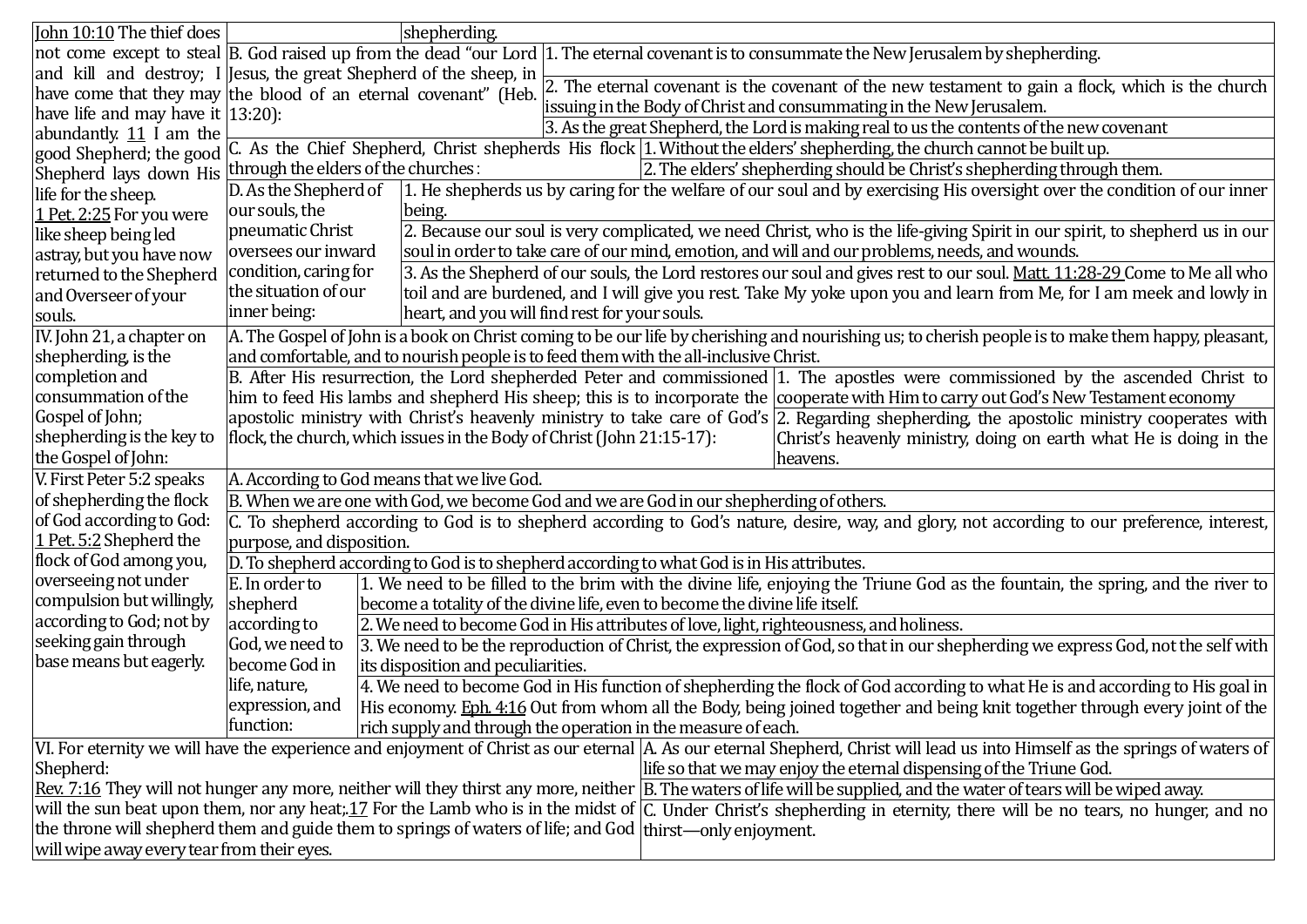# **Experience: ① The Lord Jesus comes as a shepherd to look after our spiritual needs and human needs:**

Ezekiel verse 23 goes on to say, "And I will set up over them one Shepherd, My Servant David, and He will feed them; He will feed them, and He will be their Shepherd." David typifies Christ. Christ is the real David, the real Shepherd, feeding us and causing us to be filled and satisfied....As our Shepherd Christ takes care of us, including all our problems and responsibilities. He takes care of us not only in spiritual things but in all things related to our human needs. This means that, according to Psalm 23, He takes care of us in every aspect of our living. …When the Lord Jesus comes as the Shepherd, He comes also as the King. The issue of the Lord's caring for us as our Shepherd is that we obey Him as our King and come under His kingship. The Lord is our Shepherd to be our King, and He is our King to be our Shepherd. On the one hand He shepherds us; on the other hand, He governs us.

### **Junior High / Senior High School student model:**

English lessons begin officially, after you graduate from the elementary school and become a junior high student. Mathematics and other subjects become difficult as well. It is your responsibility to keep up with the studies in the junior high school. When you become a high school student, your responsibility becomes even bigger because of the university entrance exams. But you should not be afraid of the heavy responsibility. The Lord is a shepherd who looks after all the problems and responsibilities of junior high and senior high school students. You should not run away from the problems and responsibilities you face. Instead, capture the growing problems and responsibilities as an opportunity to experience the Lord Jesus as your shepherd. You can pray as follows, "Oh, Lord Jesus, I spend much time in the English classes ever since I became a junior high student. Even though I am not good at my English classes, but I cannot run away from them, Lord, you are my shepherd, please guide me and nourish me, help me to fulfill my responsibility regarding English, I will put my trust in Lord the shepherd. Amen."

Also, you need to have fellowship openly with the young working brothers and sisters and the brothers and sisters studying in the college who are looking after you. The Lord is the great shepherd of the sheep, and the brothers and sisters who guide you are also your shepherds.

The Lord is my Shepherd forever(Hymn 1170)

- 1. The Lord is my Shepherd forever, He maketh me down to lie, He leads me beside the still waters O how He does satisfy!
	- Surely goodness and mercy shall follow me All the days, all the days of my life; Surely goodness and mercy shall follow me All the days, all the days of my life. And I shall dwell in the house of the Lord forever, And I shall feast at the table spread for me; Surely goodness and mercy shall followme All the days, all the days of my life.
- 2. My Shepherd Himself is my pasture, My Shepherd, the waters of rest; I eat of His riches in spirit, I drink, and O how I am blest!
	- 3. My Shepherd my soul is restoring, My will, and emotion, and mind; And though through the valley I'm walking, O what a Companion I find!

## **②Elders and the responsible ones are indispensable for the building up of the church:**

Christ is the Chief Shepherd, shepherding His flock through the elders of the churches . All the elders are subordinate shepherds. Christ as the Head is the Chief Shepherd....When we shepherd, it should be Christ shepherding through us....All the elders have to learn to shepherd the churches not by themselves in the old creation but by Christ as the shepherding Chief in resurrection.

Without the elders' shepherding, the church cannot be built up. All the believers, regardless of their stage of spiritual growth, need shepherding. Even a brief word spoken to a saint after a meeting will comfort, encourage, and strengthen that one.

 The elders should oversee "willingly, according to God" [1 Pet. 5:2]. To oversee according to God means according to God's nature, desire, way, and glory, not according to man's preference, interest, and purpose. The elders should not oversee according to their opinion, concept, or likes or dislikes. Instead, they should oversee according to God's choice, desire, intention, and preference. The elders must oversee the church altogether according to God's thought, feeling, will, and choice. They must oversee according to God's likes and dislikes.

#### **Working young saints model (particularly in regard to occupation and marriage):**

For working young saints, the biggest concern is about occupation and marriage. Since these matters are also important to God, these problems cannot be avoided when the responsible brothers and the leaders are shepherding them according to God. In addition, the working young saints should not avoid or shy away from fellowshipping the problems with the leading brothers and sisters. In occupation and marriage, your future will be greatly blessed if you renew your consecration, open yourself to the guidance of Christ and the church, the great shepherd of the sheep and the shepherds who follow Christ. You need to leave these practical matters to the Lord and let the Lord guide you. You can pray the following,

"Lord Jesus, I need an occupation suitable for church life. I need particularly to sanctify the Lord's Day to remember the Lord with the brothers and the sisters every week. In addition, an occupation with extreme overtime and/or low income is also not suitable. I put my trust in the Lord and the body of the Lord-the church instead of trusting myself with this. May my occupation be used for the building up of the church. Amen!

"Lord Jesus, May my future marriage be guided and blessed by you. The occupation may be changeable but the marriage is basically impossible to change. I come before you earnestly with my marriage. Please match me with the person determined by you. And may my marriage life be a testimony for the Christ and the church. Amen!

1 Peter 5:5 In like manner, younger men, be subject to elders; and all of you gird yourselves with humility toward one another, because God resists the proud but gives grace to the humble. 6 Therefore be humbled under the mighty hand of God that He may exalt you in due time, 7 Casting all your anxiety on Him because it matters to Him concerning you.